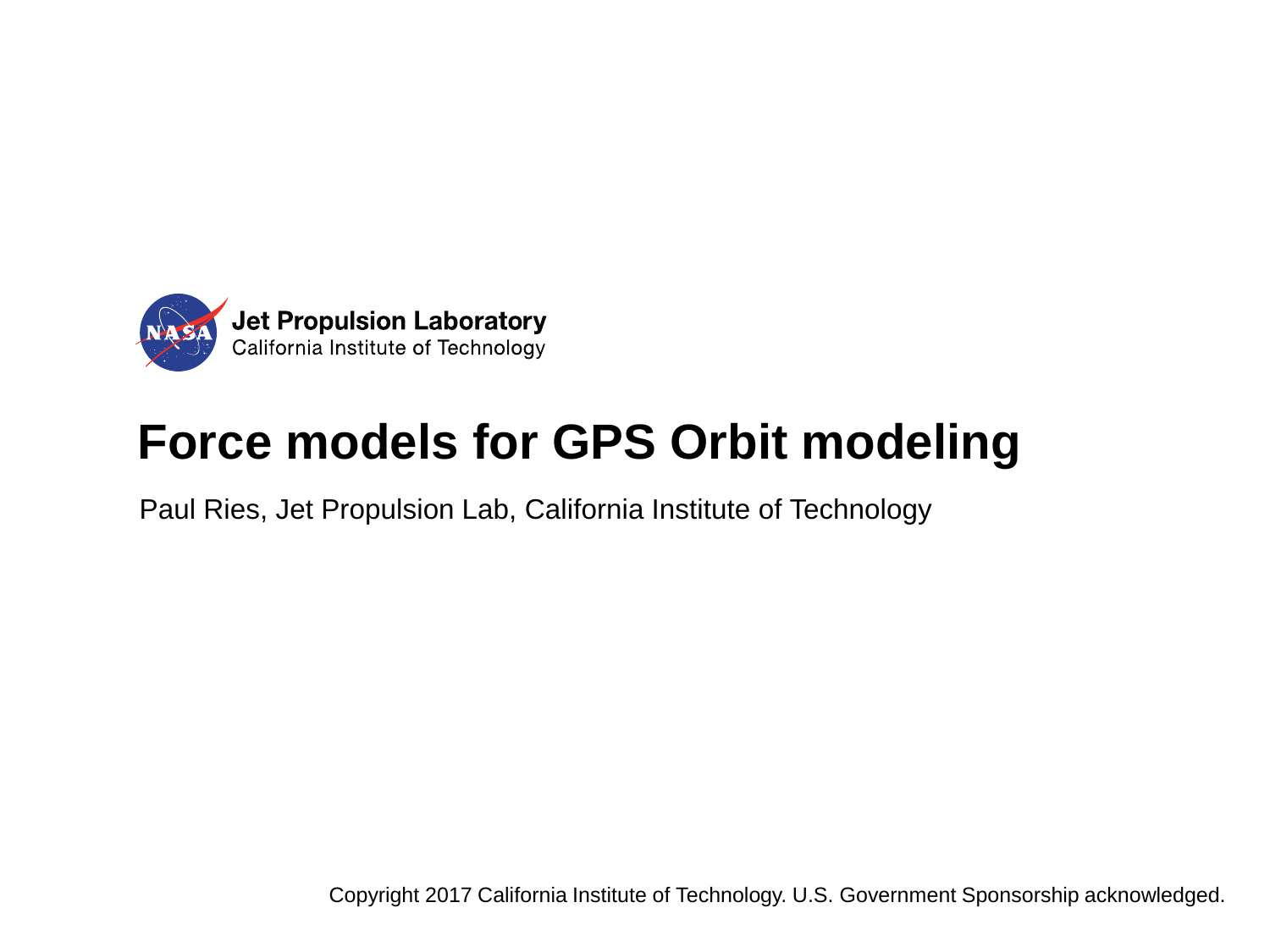# **Outline**

- Radiation Pressure
	- Solar radiation pressure
	- Earth Radiation
	- Attitude modeling
	- Thermal forces
- Antenna Thrust
- Gravity

Based on:

<ftp://ftp.igs.org/pub/center/analysis/>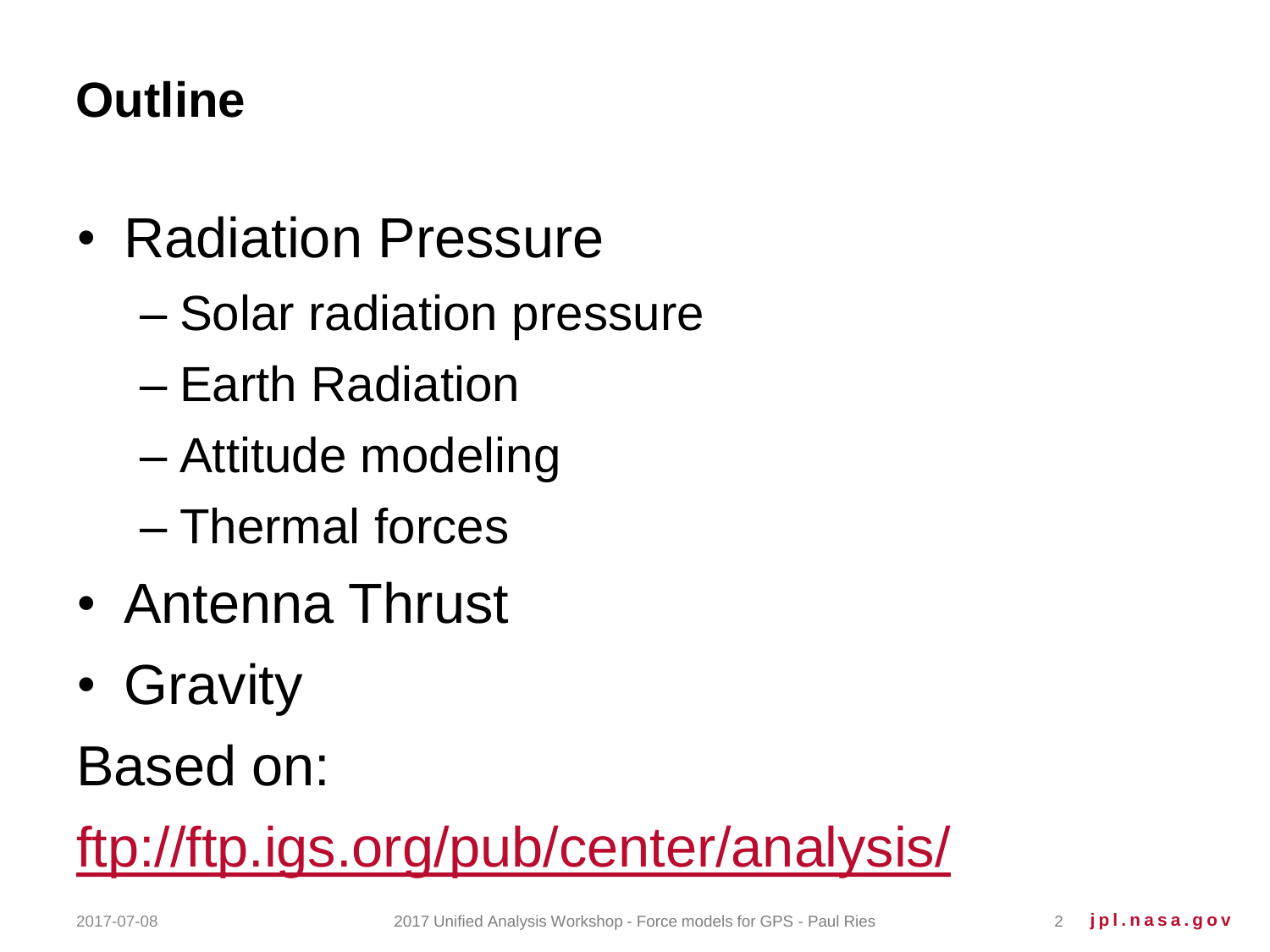#### **Solar Radiation pressure models**

- Solar radiation pressure results from reflection of sunlight
- Difference between JPL style model and DYB style model at cm level (Sibthorpe et al 2011)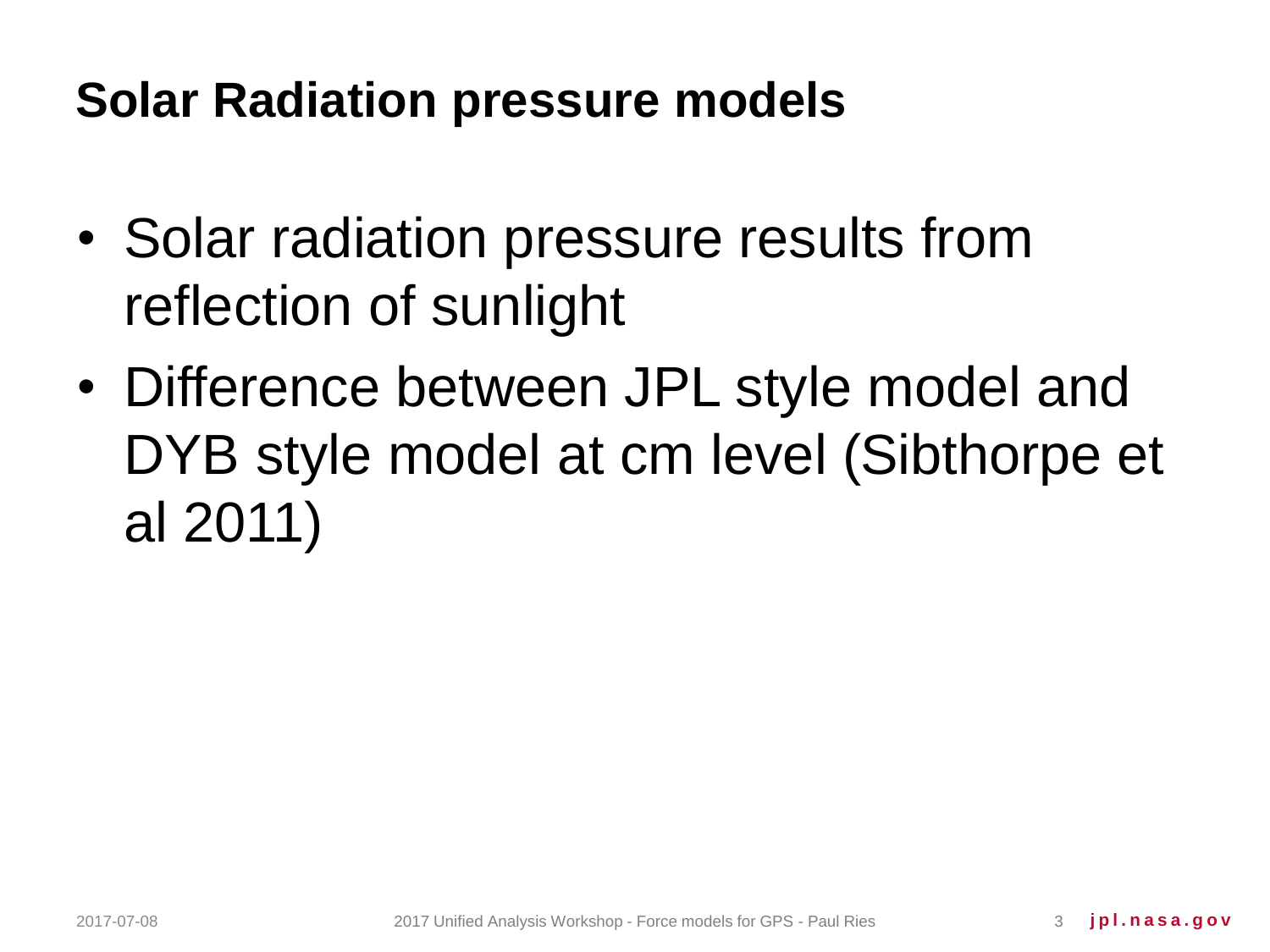**Solar radiation pressure models**

- CODE DYB-style Model – CODE, GFZ, NOAA, USNO
- Empirical model – NRCAN+JPL , MIT+SIO
- Box-wing model – ESA, GRG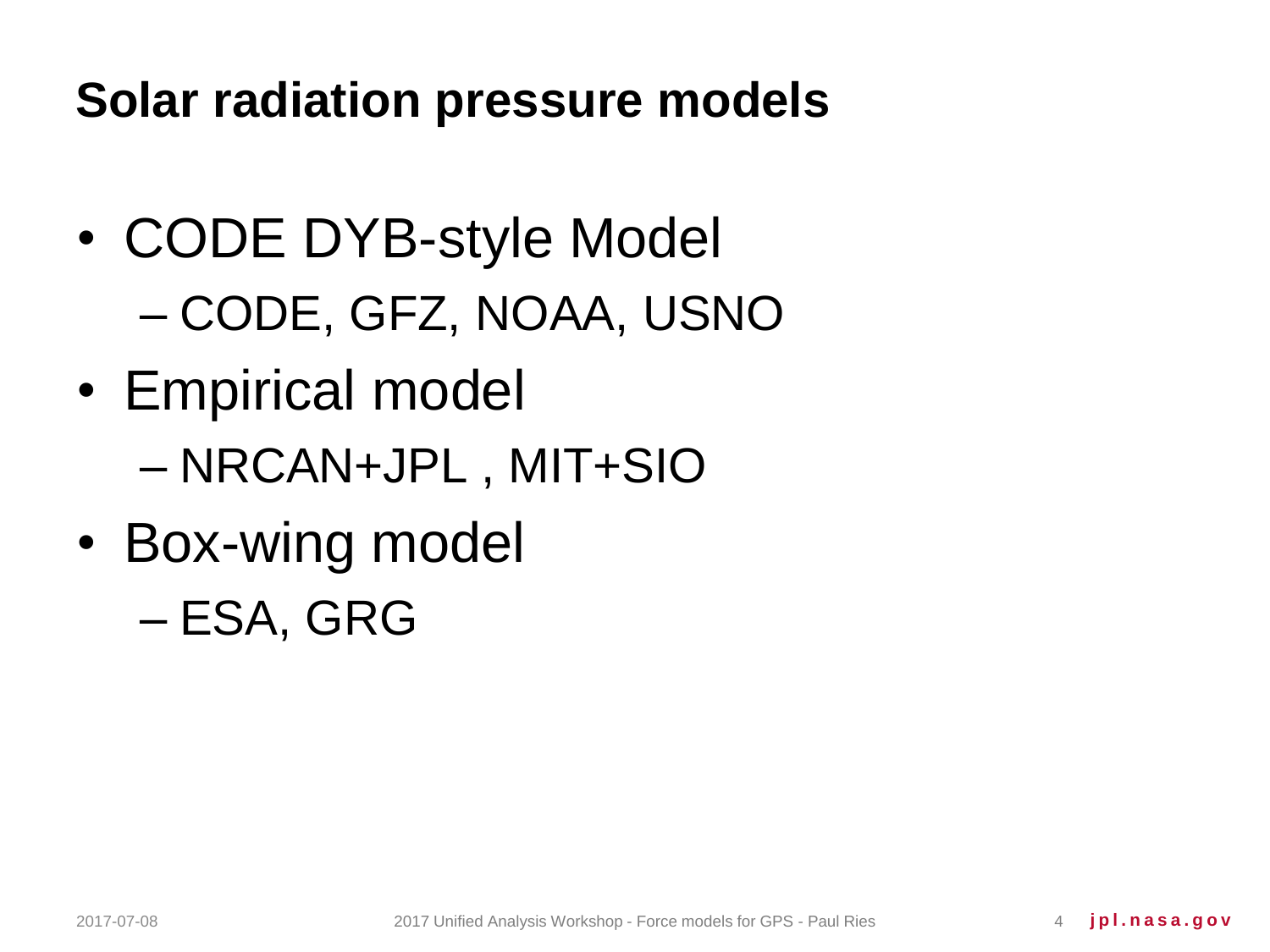#### **Attitude models**

• Nominal: keeps solar panels pointed towards the sun and antenna pointed towards earth



• Eclipse modeling causes substantial differences (2-3 cm RMS) between solutions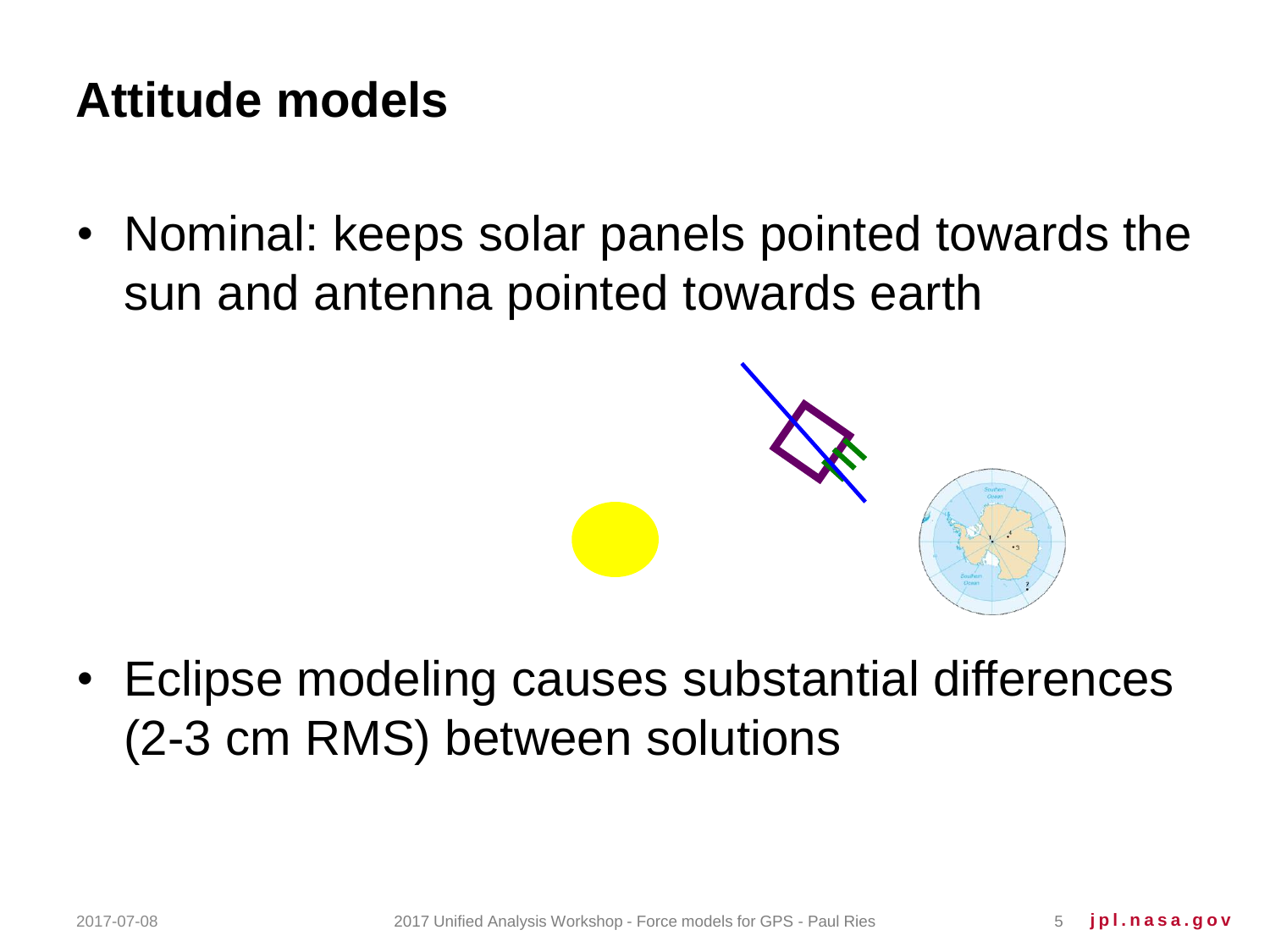# **Attitude models**

- None
	- NOAA, USNO
- Nominal
	- CODE, NRCan, ESA, GFZ, MIT, SIO, WHU
- Nominal + eclipse solution – GRG, JPL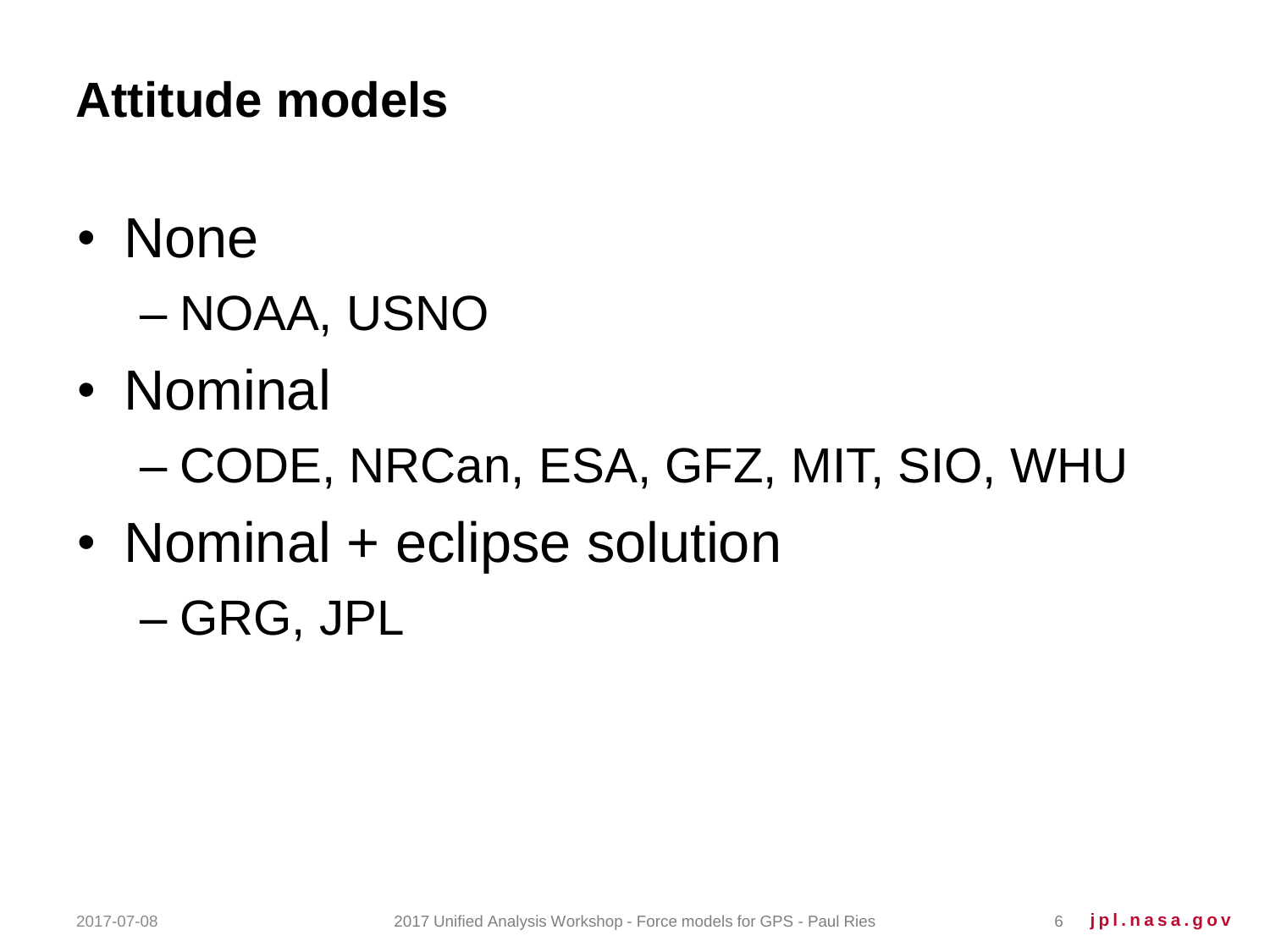#### **Earth Radiation Pressure**

The force of of reflected visible and emitted IR light on a GNSS satellite

Model variations can introduce bias at the cm level (see e.g. Rodriguez et al 2012, Ziebart 2009)

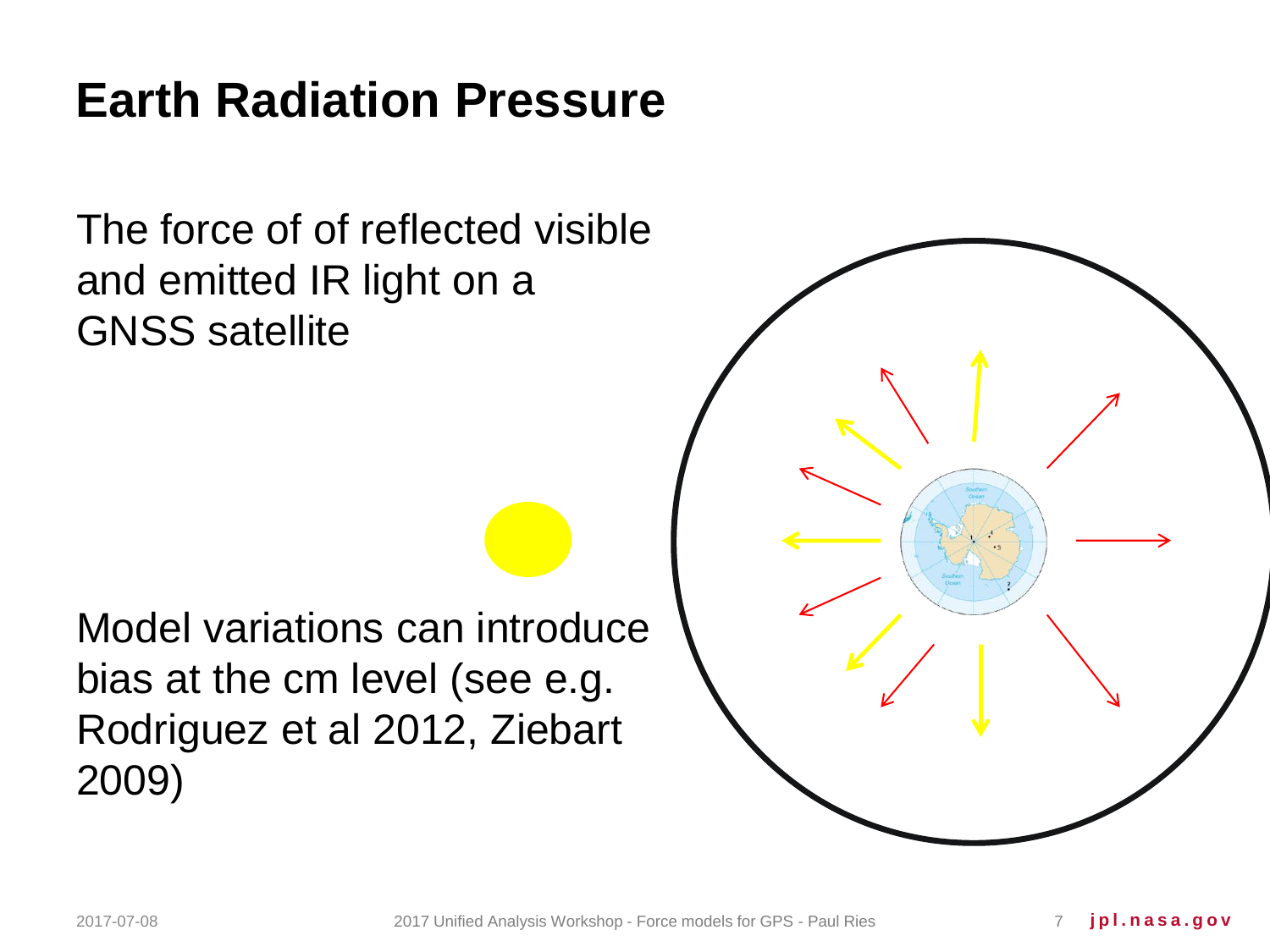#### **Earth Radiation Pressure**

- Rodriguez-Solano et al 2012 – GFZ, NOAA, CODE
- Knocke-Ries Model – JPL, NRCan
- Other similar model – GRG (incorporates ECMWF), ESA
- No model

– WUH, USNO, SIO, MIT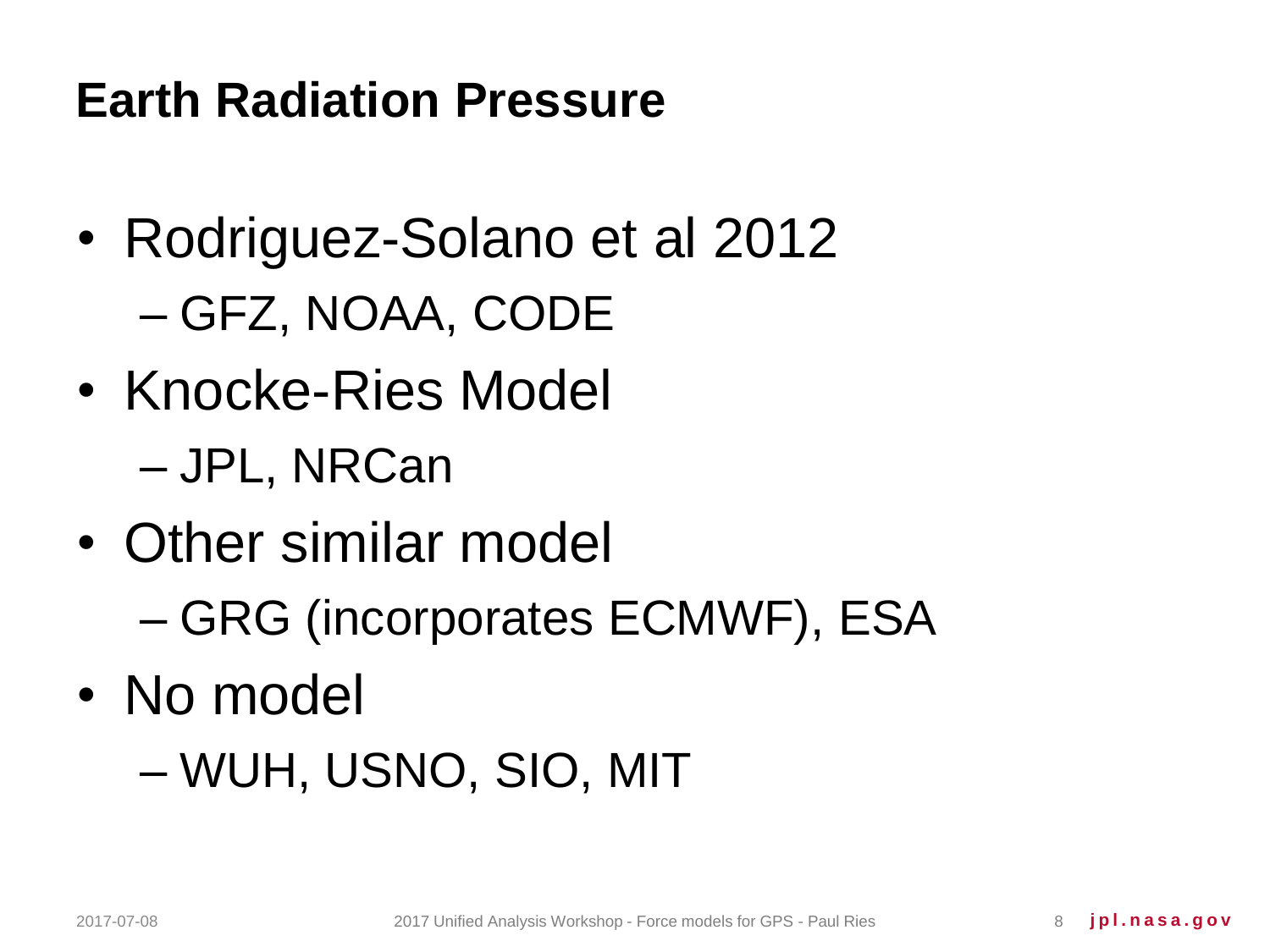# **Thermal models for the future?**

- Direct thermal effect
	- non-uniform temperature and/or non-spherical shape
	- few meter level, but often absorbed by model parameters (Adhya et al 2005)
- Yarkovsky effect
	- tentatively detected at 10 cm level for Galileo (Svehla et al 2016 IGS Workshop)
	- force created by asymmetric thermal emission on rotating body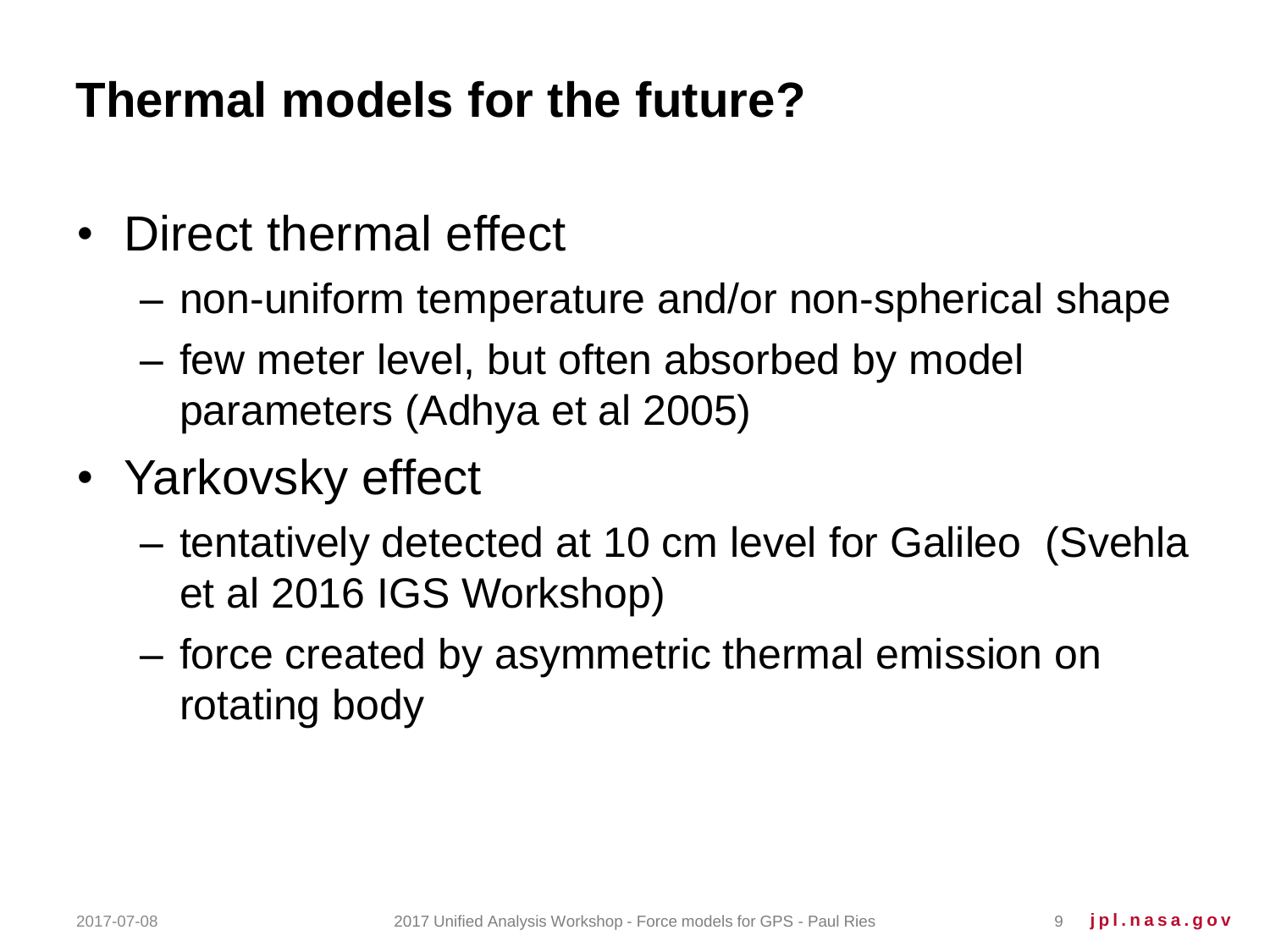# **Antenna Thrust**

- Thrust from transmitting navigation message
- typically in radial direction
- magnitude of 10s of cm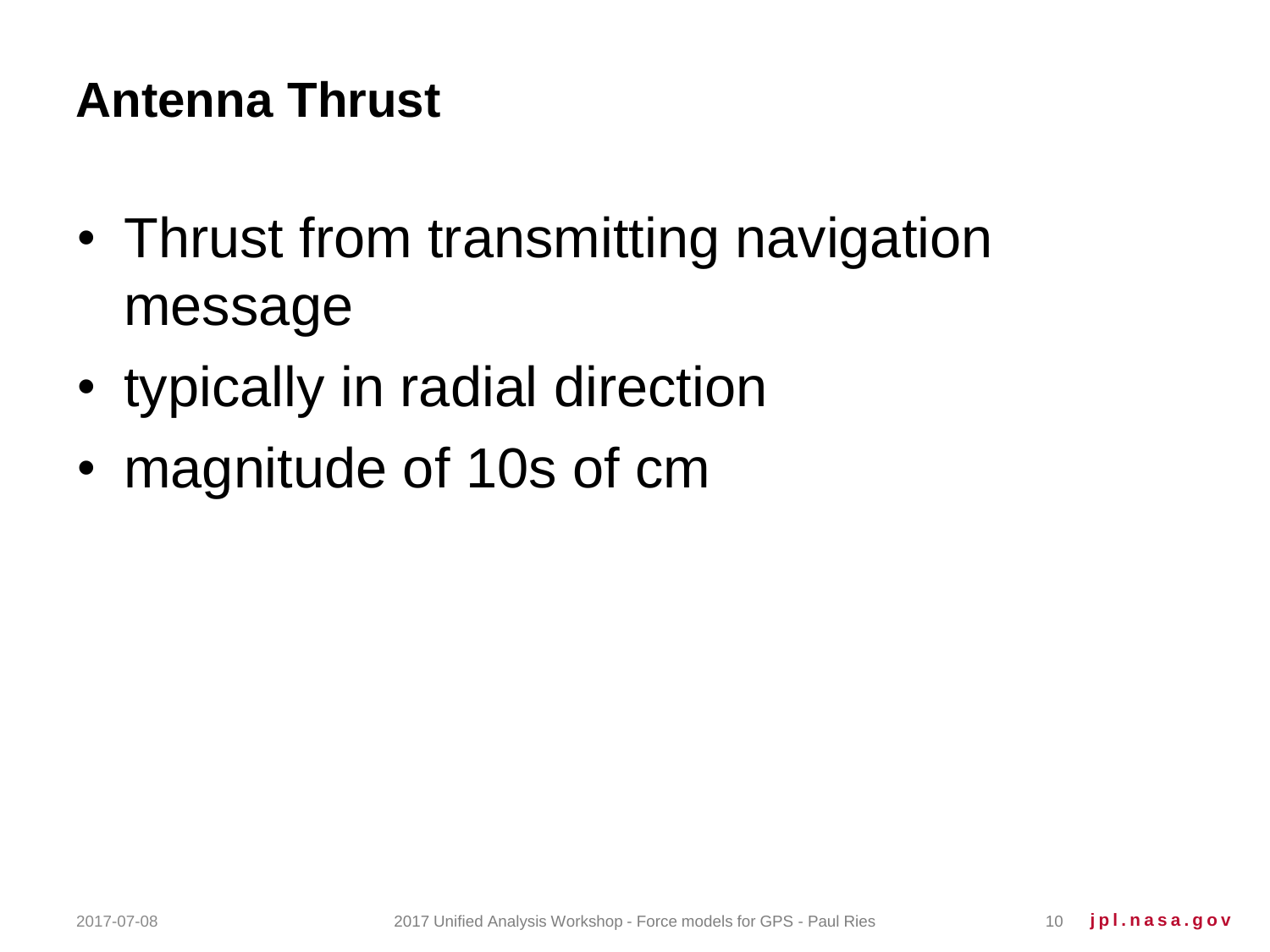# **Antenna Thrust**

- No information – MIT, GRG, USNO, WHU
- None
	- ESA (as of 2015), SIO
- <http://acc.igs.org/orbits/thrust-power.txt> – CODE, NRCan, JPL
- Rodriguez-Solano 2012 (constant 80W) – GFZ, NOAA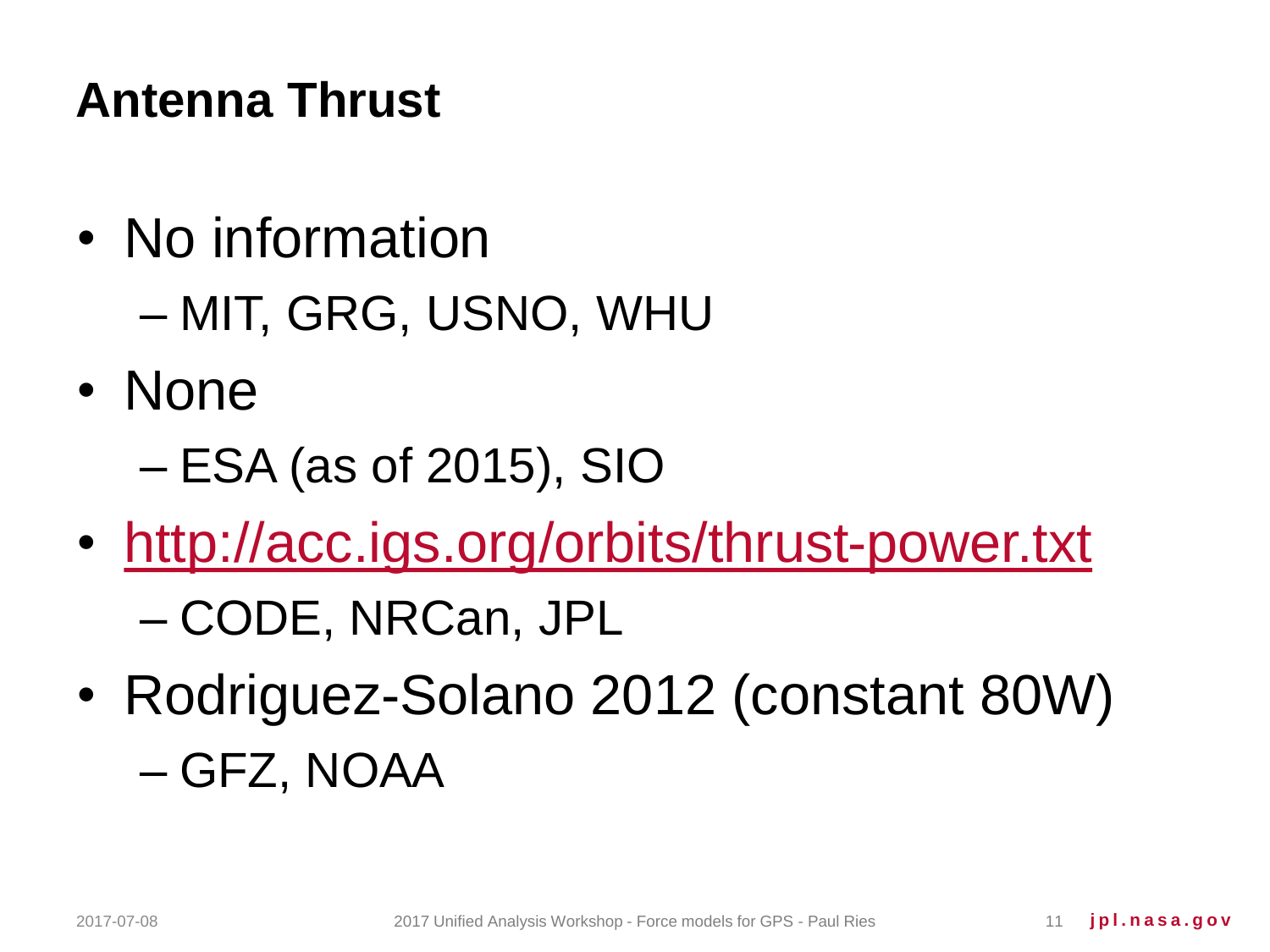# **Gravity field**

- EGM2008, 12x12 – CODE, NRCan, GFZ, JPL, NOAA
- EIGEN-GLO5C 12x12
	- ESA
- EIGEN\_6S (TVG)
	- GRG
- EGM 96 9x9
	- MIT, SIO
- JGM3 12x12
	- USNO
- EIGEN-GLO4S1 12x12
	- WHU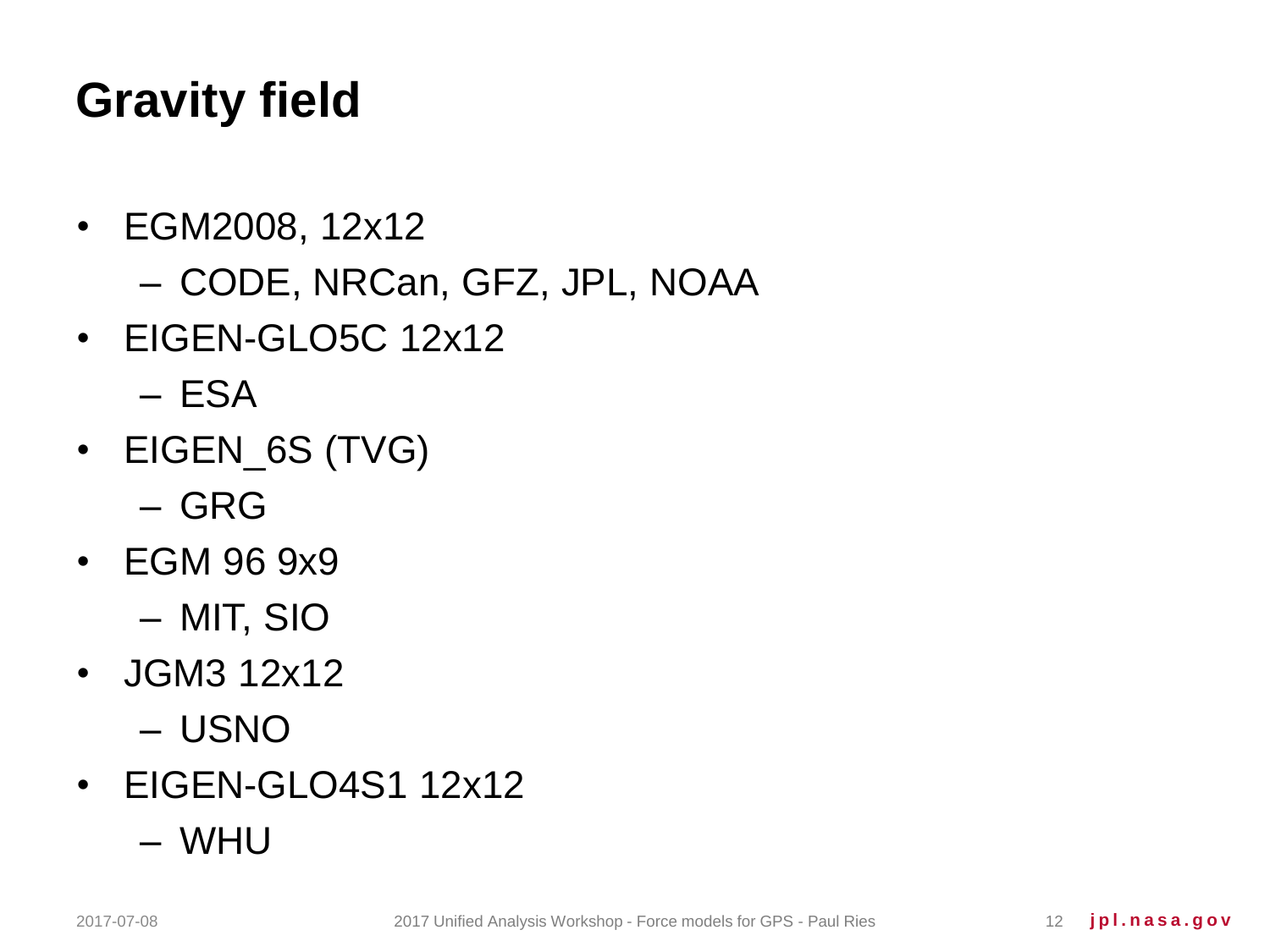# Gravity – 3<sup>rd</sup> body perturbers

- Can analytically compute max acceleration at conjunction/opposition and integrate for one MEO orbit
- Effects of bodies through Saturn are significant
- Differences beyond Saturn make little difference

| <b>Body</b>    | <b>One orbit effect</b> |
|----------------|-------------------------|
| Moon           | 3.8 km                  |
| Sun            | 1.4 km                  |
| Venus          | 5.7 cm                  |
| <b>Jupiter</b> | $1.1 \text{ cm}$        |
| <b>Mars</b>    | 7.6 mm                  |
| <b>Mercury</b> | $7.1$ mm                |
| <b>Saturn</b>  | $0.6$ mm                |
| Uranus         | $12 \mu m$              |
| Ceres          | $0.1 \mu m$             |
| Pluto          | $0.4 \text{ nm}$        |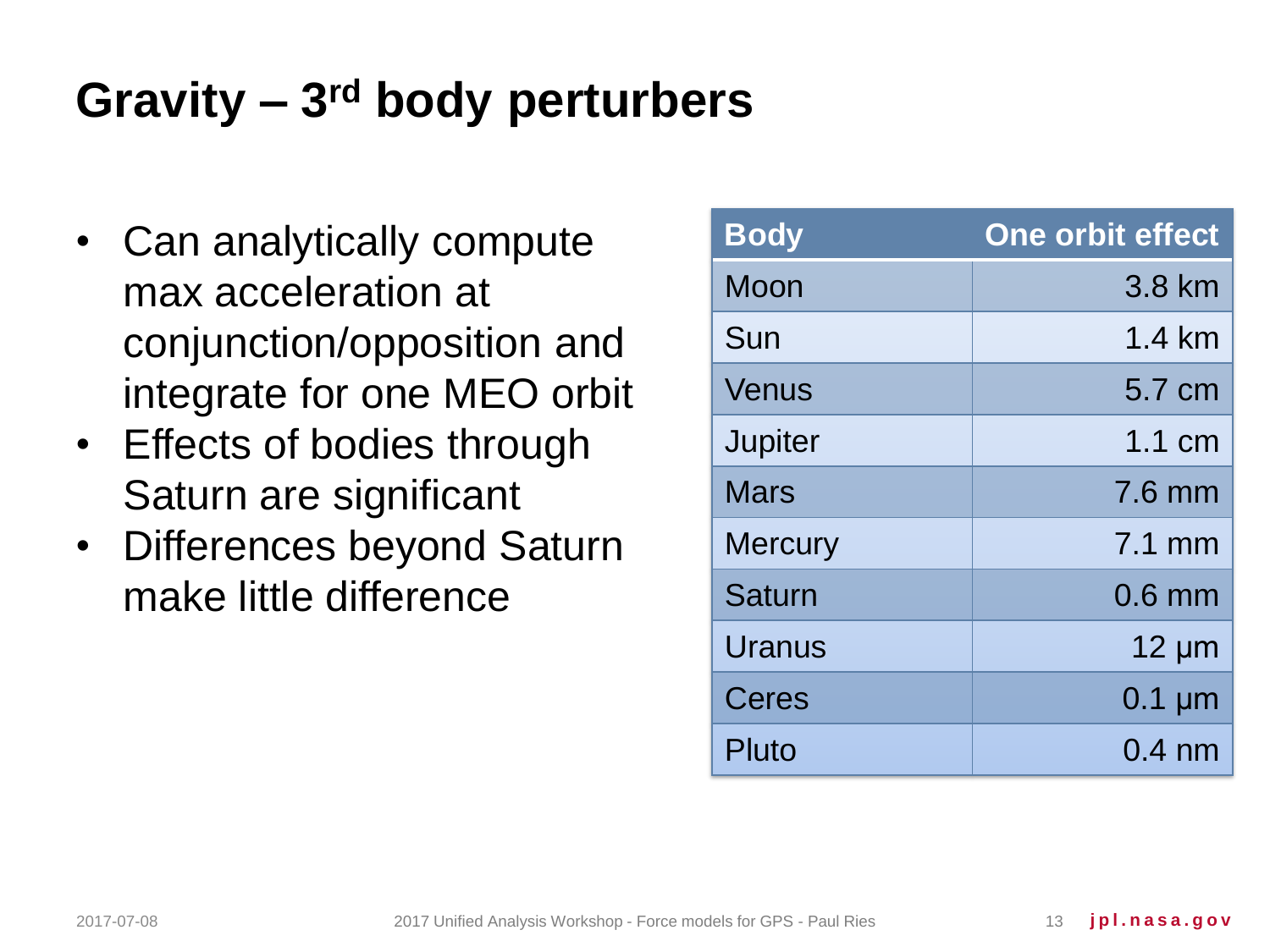Gravity – 3<sup>rd</sup> body perturbers

- Sun and Moon – USNO, GOP, MIT, SIO
- Sun, Moon, Jupiter, Venus, Mars – CODE, NOAA
- All Planets + Sun and Moon – JPL, NRCAN, GRG
- All Planets + Sun, Moon, and Pluto – WHU, ESA, GFZ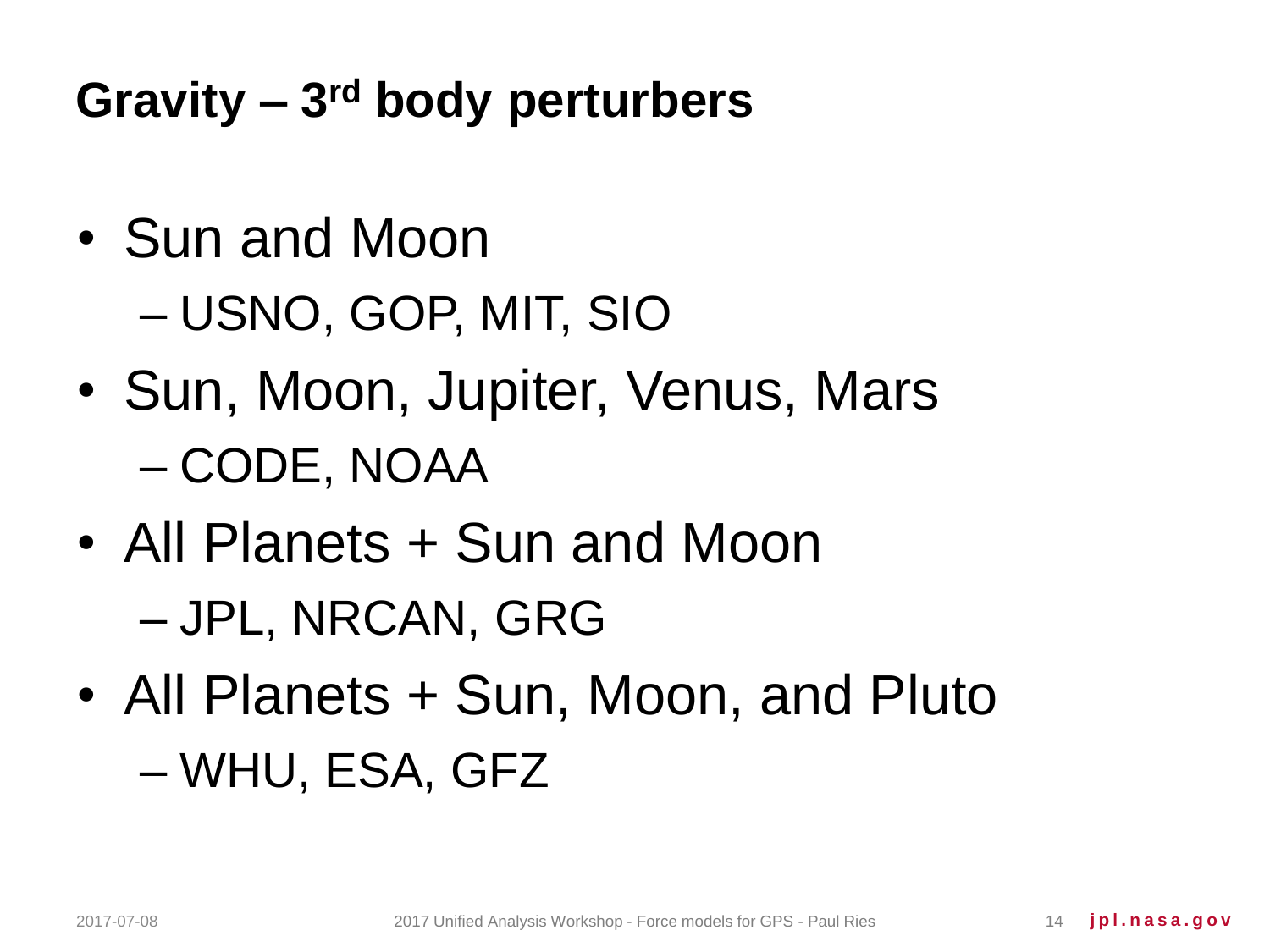#### **Questions to ponder**

- For most force models, each AC has slightly different and valid approach
- However, *significant* biases
- Areas of possible agreement:
	- Antenna Thrust, gravity field, 3rd body perturbations
- Areas where we are probably stuck
	- Earth radiation pressure, solar radiation pressure, attitude modeling, thermal modeling